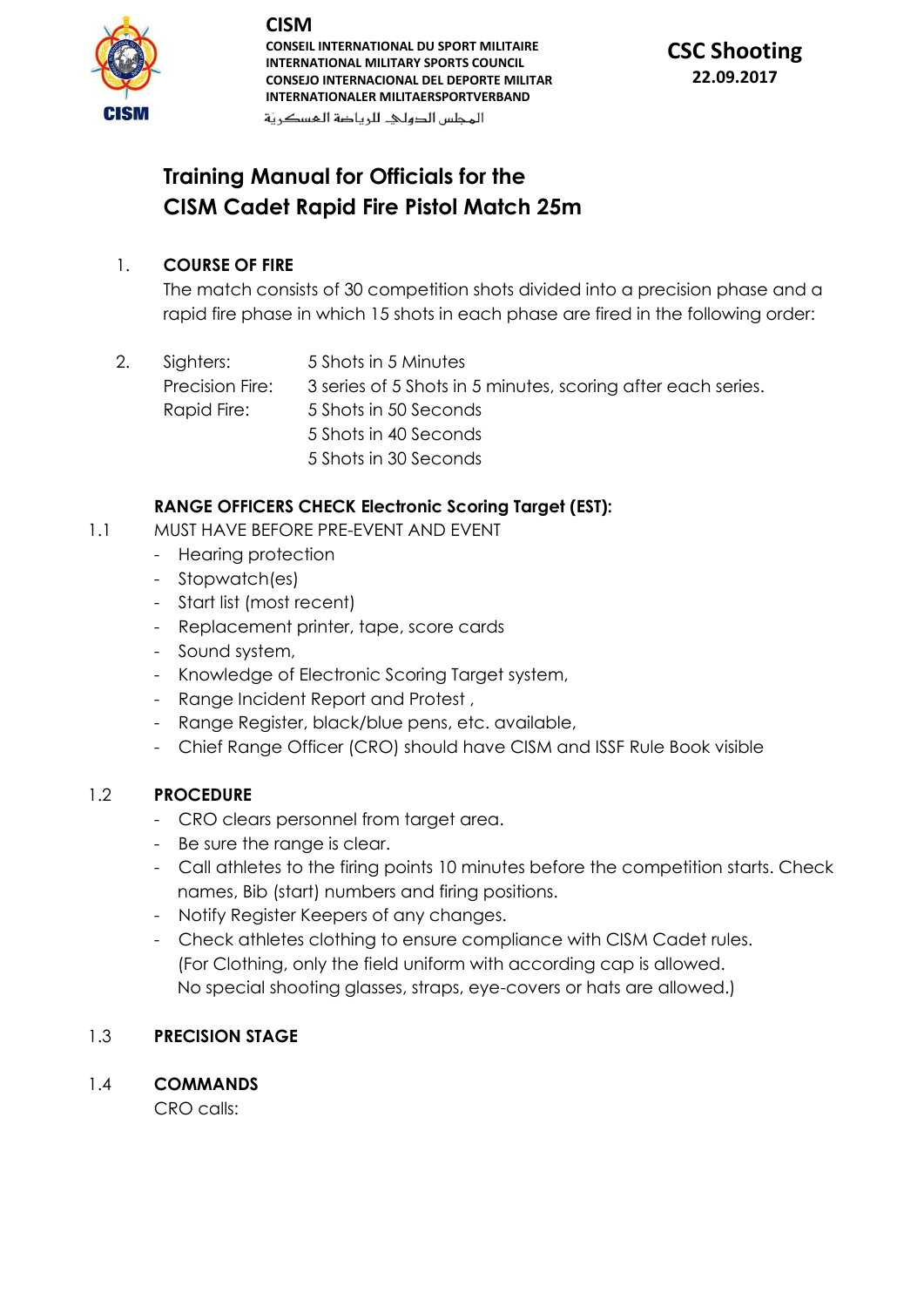

**CONSEIL INTERNATIONAL DU SPORT MILITAIRE INTERNATIONAL MILITARY SPORTS COUNCIL CONSEJO INTERNACIONAL DEL DEPORTE MILITAR INTERNATIONALER MILITAERSPORTVERBAND** المجلس الدهليء للرياضة المسكرية



### 1.4.1 *"ATHLETS TO THE LINE"*

- Only on command, athletes can remove their pistols from their boxes and handle their pistols
- Pre-competition checks by the Jury and Range Officers must be completed before the Preparation Time starts.

#### 1.4.2 *"PREPARATION TIME BEGINS NOW"*

- start stopwatch, wait 5 min., then call out series and give appropriate command:

### 1.4.3 *"FOR THE SIGHTING SERIES... LOAD"*

- The athlete must prepare himself within one (1) minute with the correct number of cartridges;
- After 1 min. turn on green lights by activating system (don`t forget 7 sec. delay in some system).
- At end of series (5 min.) red light come on, check for malfunction and give command:

#### 1.4.4 *"UNLOAD"*

- Make the range safe Safety flags;
- Wait until the technical officer has changed the sighting targets to competition targets (check the monitors);
- There must be a pause of one (1) minute before the Range Officer gives the next command:

#### 1.4.5 *"FOR THE FIRST (NEXT) SERIES ... LOAD"*

- The athlete must prepare himself within one (1) minute with the correct number of cartridges.
- After 1 minute give command "ATTENTION,'' and activate the EST target system (don`t forget 7 sec. delay in some systems).
- At end of series (5 min.) edges targets or red light come on, check for malfunction and give Command:

#### 1.4.6 *"UNLOAD"*

- Make the range safe Safety flags;
- There must be a pause of one (1) minute before the Range Officer gives the next command:

#### 1.5.1 **MALFUNCTIONS IN SIGHTING SERIES**

- If a Malfunction (allowable or non-allowable) occurs in the sighting series, it must not be registered as a malfunction.
- If an ALLOWABLE Malfunction occurs, the athlete may complete the sighting series by continuing to shoot the unfired shots within the specified time for the sighting series for that event.
- In sighting Serie the unfired shots may be fired immediately, in a maximum of two (2) minutes.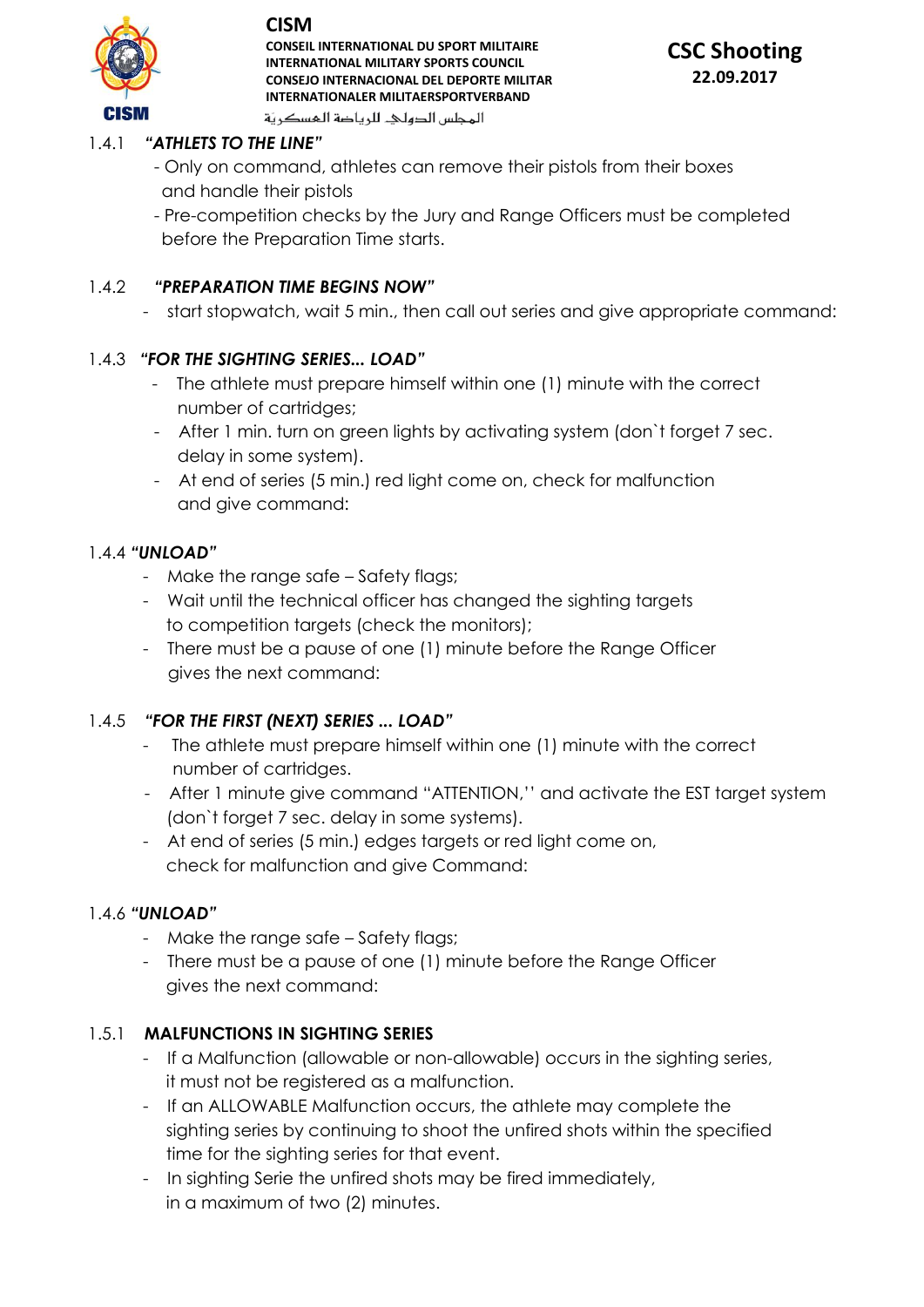

**CONSEIL INTERNATIONAL DU SPORT MILITAIRE INTERNATIONAL MILITARY SPORTS COUNCIL CONSEJO INTERNACIONAL DEL DEPORTE MILITAR INTERNATIONALER MILITAERSPORTVERBAND** المحلس الدهلى للرياضة المسكرية



If a NON-ALLOWABLE Malfunction occurs in the sighting series, no further sighting shots may be fired.

### 1.5.2 **MALFUNCTIONS IN PRECISION STAGE**

- One malfunction is allowed in the precision stage.
- The number of shots is recorded and the series may be completed.
- Shot(s) to complete the series must be fired in the immediately following series in a time of one (1) minute allowed for each shot to be fired.
- Any shots(s) not fired or not hitting the targets must be scored as miss(es), (zero(s);
- The five shot series must be scored in the normal manner.

#### 1.5.3 **EARLY OR LATE SHOTS**

- Any shot fired after command "LOAD'' but before the start of MATCH series, must not be counted in the competition and two (2) point penalty must be deducted following series. Penalty does not apply in sighting series. The athlete must not continue but report to the Range Officer to be allowed to repeat the series. If procedure is not followed and athlete continues original series, early shot is scored as zero.
- In Precision Stage, if a shot(s) is fired after command or signal "STOP,'' that shot must be counted as a miss. If shot(s) cannot be identified, the highest valued hit(s) must be deducted from the score of that target and scored as a miss(es). In the 25m Pistol Rapid Fire Stages, shooting must start from the READY position (see drawing)



In the READY position, the athlete's arm must point downward at an angle of not greater than 45 degrees from the vertical. The arm with the pistol must not be pointed at the ground within the forward edge of the firing point. After the series begins, the pistol may not rest on the bench or shooting table. The arm must remain in this position while waiting either for the appearance of the target or, when EST are used, for the green light(s) to come on. Ready Position Violations A READY position violation occurs when an athlete

**a)** Raises his arm too soon and this movement becomes part of the arm lift (continuous motion); **b)** Does not lower his arm sufficiently; or **c)** Raises his arm above 45 degrees before the light changes or the targets start to turn.

Procedures for Ready Position Violations WHEN A READY POSITION VIOLATION OCCURS;

 **a)** The athlete must be warned by a Jury Member and the series must be recorded and repeated;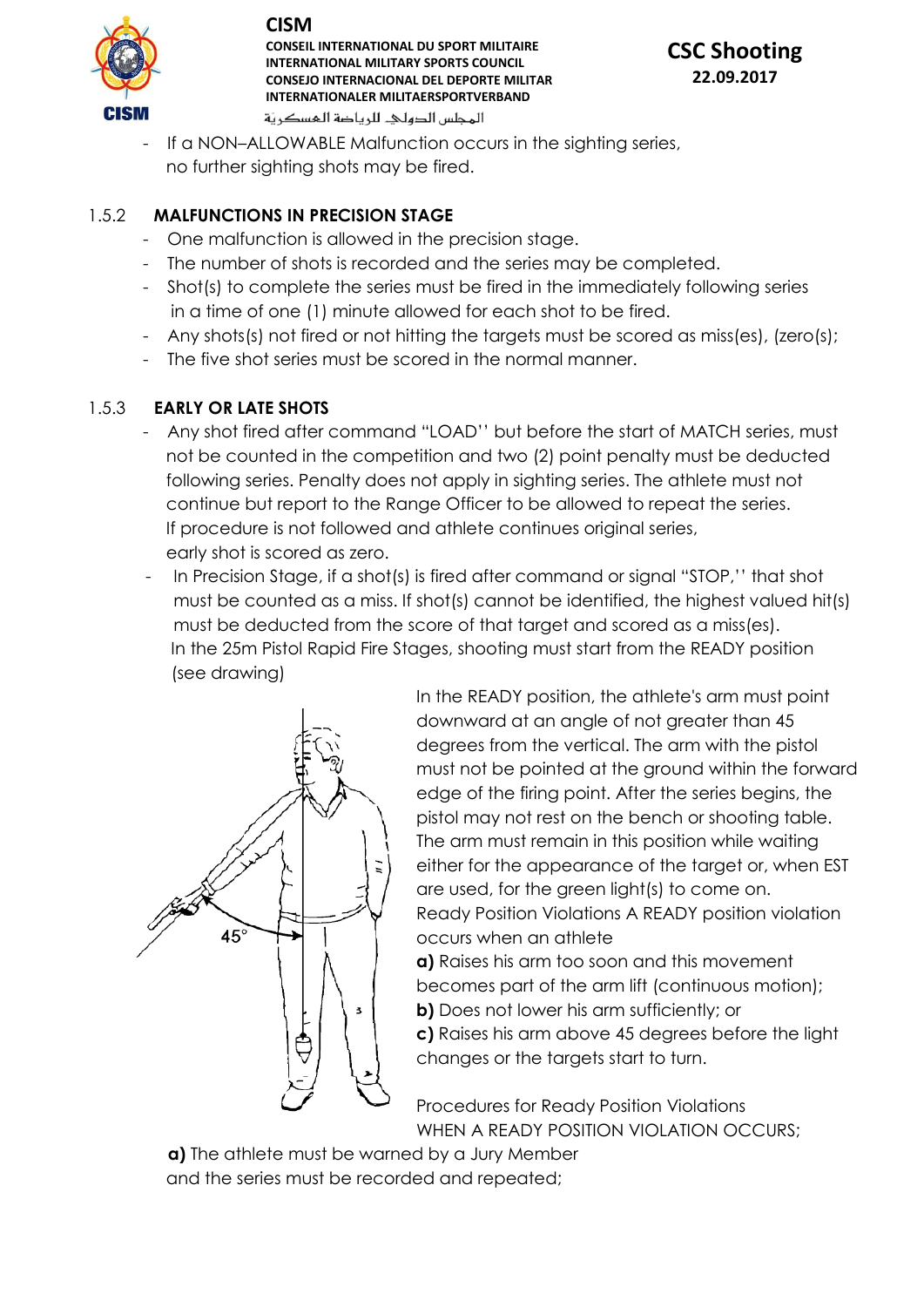

#### **CONSEIL INTERNATIONAL DU SPORT MILITAIRE INTERNATIONAL MILITARY SPORTS COUNCIL CONSEJO INTERNACIONAL DEL DEPORTE MILITAR INTERNATIONALER MILITAERSPORTVERBAND** المحلس الدهلى للرياضة المسكرية

# **CSC Shooting 22.09.2017**

- **b)** When the series is repeated in the 25m events, the athlete must be credited with the five (5) lowest value hits in the two (2) series (or three (3) series should a malfunction be involved);
- **c)** If the fault is repeated in the same stage of 30 shots, the same procedure must be applied and the athlete must be penalized by a deduction of two (2) points from his score; and
- **d)** If a third violation of this Rule occurs, the athlete must be disqualified.

# 1.6 **RAPID FIRE STAGE**

- CRO calls:

1.6.1 *"We continue the competition with the rapid fire stage"*

## 1.6.2 *"FOR THE FIRST (NEXT) SERIES IN ...SECONDS - LOAD"*

- After 1 min. give command:

## 1.6.3 *"ATTENTION"*

- The red lights must be switched on; After a delay of seven (7) sec. (+/-0.1 sec.) either the green lights will come on, or the target will be turned to face the athlete.
- The pistol must not rest on the bench, or shooting table, during the series.
- A series is considered as at end of series, check for malfunctions, then give command:

#### 1.6.4 *"UNLOAD"*

- Make the range safe Safety flags.
- After last series, CRO announces :

# **ALL ATHLETES MUST NOT REMOVE THEIR PISTOLS UNTIL THE RANGE OFFICER HAS CHECKED THEM FOR SAFETY.**

**PLEASE SIGN YOUR PRINTER TAPE BEFORE LEAVING THE RANGE.''** 

## 1.7.1 **INTERRRUPTIONS**

## 1.7.2 **TOO MANY COMPETITION SHOTS FIRED (ISSF § 8.8.2.1)**

# 1.7.3 **TOO MANY SIGHTING SHOTS FIRED (ISSF § 8.8.2.2)**

# 1.7.5 **MALFUNCTIONS IN RAPID FIRE SERIES**

- One malfunction is allowed in the Rapidfire stages.
- The number of shots already fired must be recorded and the series may be repeated;
- The athlete must fire all five (5) shots at the target(s) in any repeat series. Any shot(s) not fired or not hitting the target in the re-fire must be scored as zero(s).
- Should a second malfunction occur, then the athlete may not re-fire again